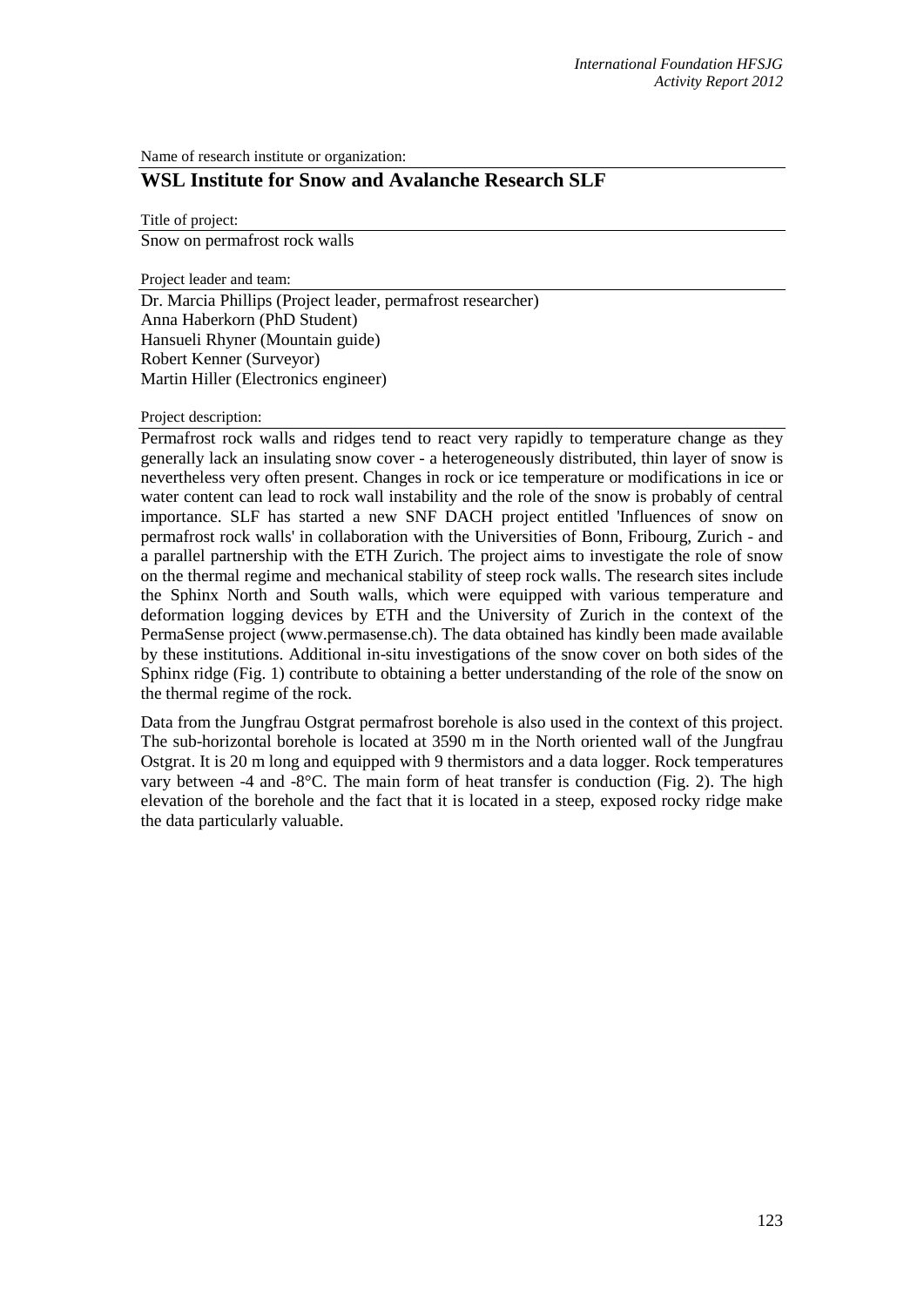*International Foundation HFSJG Activity Report 2012*



*Fig. 1. Highly variable snow cover distribution in the North rock wall of Sphinx (Photograph M. Phillips, 21. November 2012).*



*Fig. 2. Borehole temperatures in the Jungfrau Ostgrat borehole (North) between 2009 and 2012.*